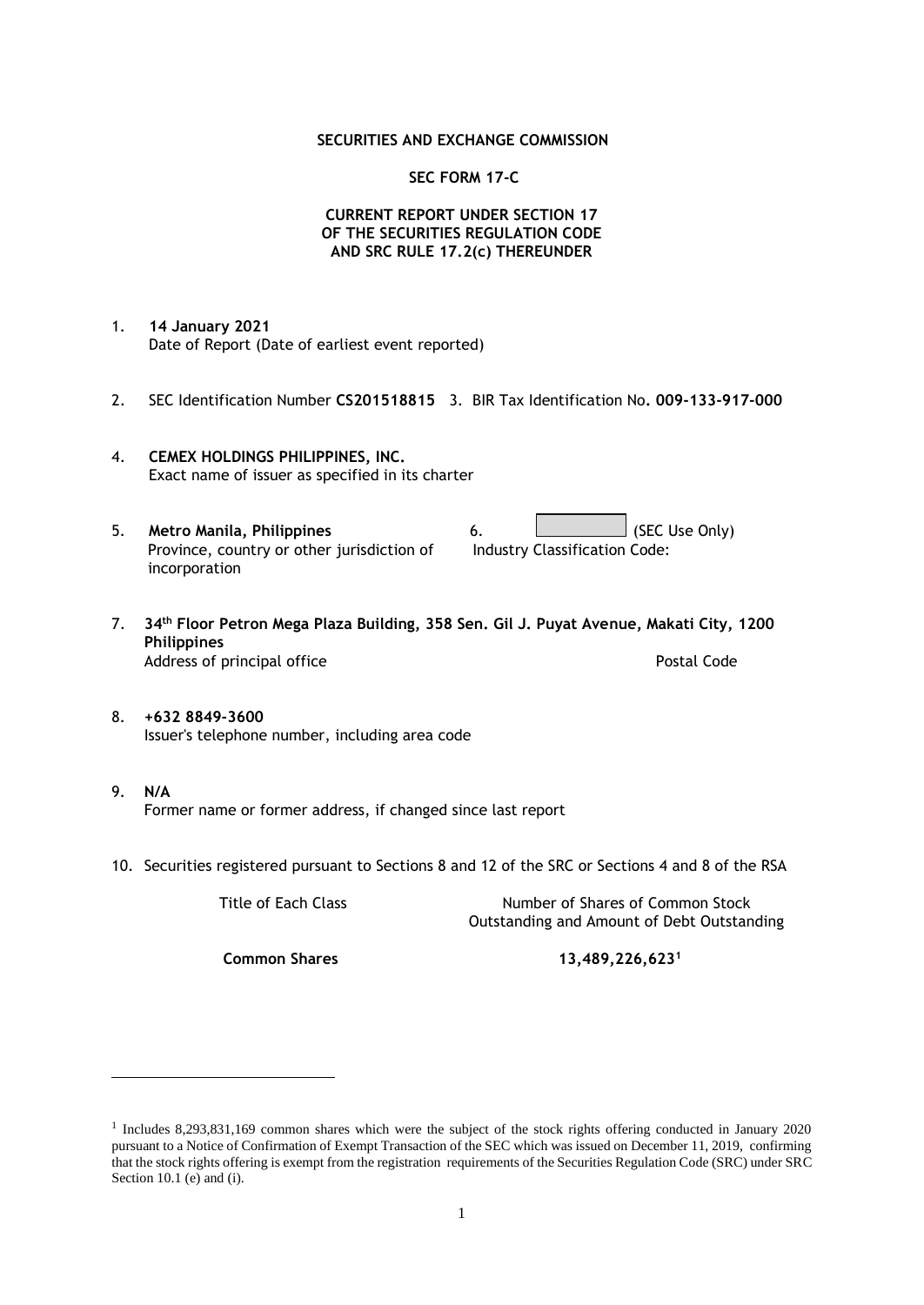11. Indicate the item numbers reported herein: **Item 9 - Other Events**

**CEMEX HOLDING PHILIPPINES, INC. ("CHP") issues an amendment to its 13 th Disbursement of SRO Proceeds Report, to report that the costs and expenses which were disbursed/charged against the SRO proceeds last 23 December 2020 amounted only to:**

|                                                           | <b>AMOUNT</b> (in |
|-----------------------------------------------------------|-------------------|
| USE OF PROCEEDS/PURPOSE                                   | Pesos)            |
| Costs and expenses associated with the SOLID Cement plant |                   |
| expansion project <sup>1</sup>                            | 40,656,589.56     |

<sup>1</sup>*Funded through advances made by CHP to Solid Cement Corporation ("SOLID") under the Revolving Master Loan Facility Agreement dated 3 March 2020 entered into between CHP, as lender, and SOLID, as borrower*

**The original report erroneously indicated the higher amount of P40,685,927.70, reflecting a difference of <del>P</del>** 29,338.14.

## **SIGNATURES**

Pursuant to the requirements of the Securities Regulation Code, the issuer has duly caused this report to be signed on its behalf by the undersigned hereunto duly authorized.

**CEMEX HOLDINGS PHILIPPINES, INC. 14 January 2021 Issuer Date** 

launete sin de seu - **Jannette Virata Sevilla**

 **Compliance Officer**